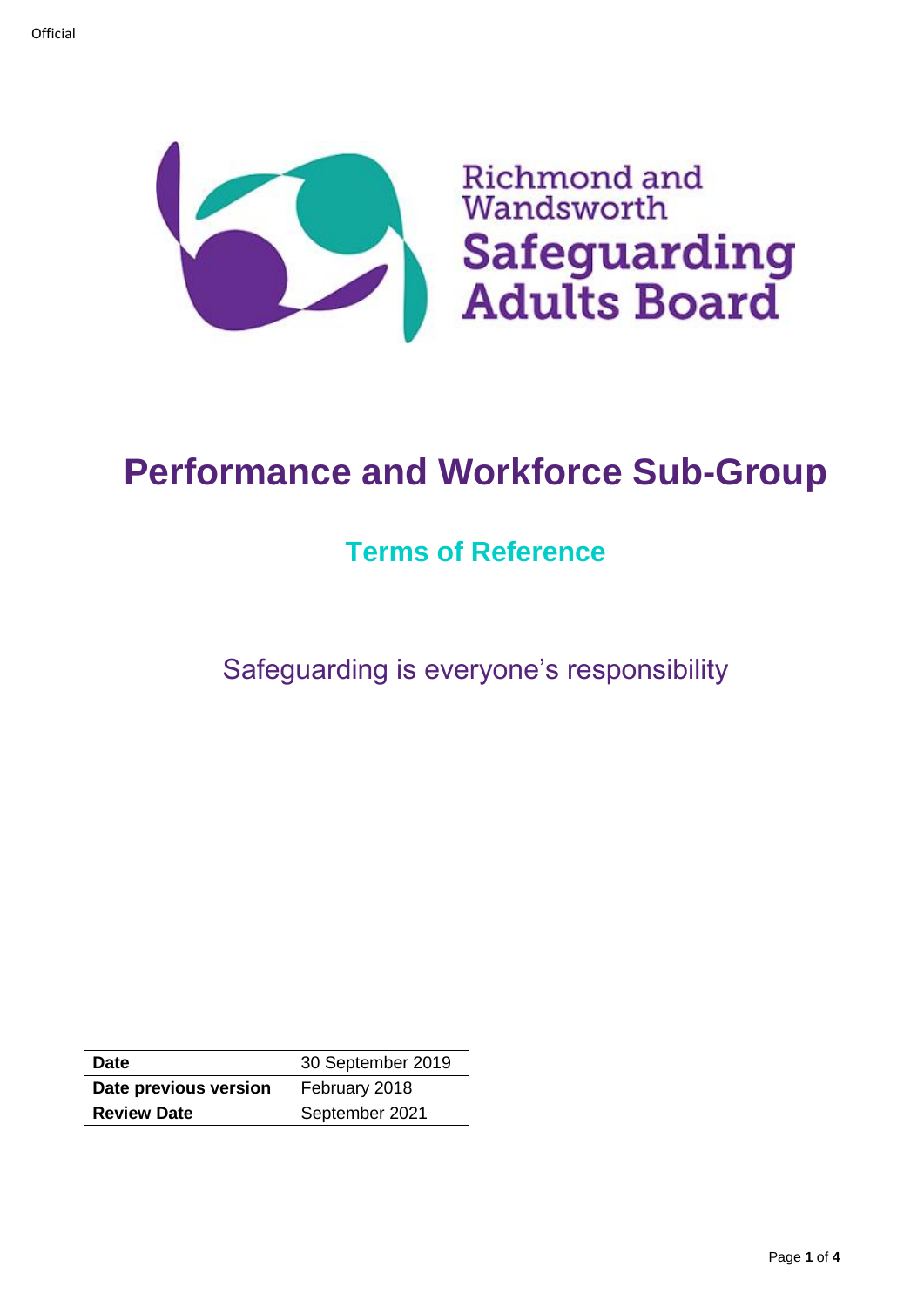# **1. Introduction**

- 1.1. In its Vision statement the Richmond and Wandsworth Safeguarding Adults Board (RWSAB) commit to the fundamental principle that all citizens of Richmond and Wandsworth Boroughs (irrespective of age, race, gender, culture, religion, physical or mental ill health; disability or sexual orientation) have a fundamental right to live an independent life free from harm and abuse. All agencies will work together and commit to ensuring that Safeguarding is Everybody's Business. This will be done by:
	- Raising awareness about abuse.
	- Preventing abuse from happening wherever possible.
	- Reporting and responding to concerns and incidents of harm and abuse.
	- Sharing information and intelligence to reduce and remove risk.
	- Share and utilise learning from safeguarding enquiries and reviews to develop practice and preventive strategies.
	- Embed a "Making Safeguarding Personal" approach across the partnership which ensures people are involved and in control of all safeguarding activities.
- 1.2. The Performance and Workforce Sub-group is one of the structures through which the Board delivers its vision.

#### **2. Purpose of Performance and Workforce Sub-group**

2.1. To act, with delegated responsibility, on behalf of the RWSAB to monitor the SAB's delivery of its priorities and its business plan and to offer assurance to the RWSAB Executive on the effectiveness of safeguarding arrangements and of the workforce across the partnership.

# **3. Functions of Performance and Workforce Sub-group**

- 3.1. The key objectives of the Sub-group are:
	- Develop and monitor the RWSAB strategic and business plan through a Quality Assurance Framework (QAF).
	- Develop, update and review a performance monitoring dashboard.
	- Undertake the annual partnership self-assessment and peer support event.
	- Identification of multi-agency workforce development needs.
	- Arranging multi-agency learning from practice events.
	- Developing multiagency policies and procedures.

# **4. Links to other Sub-groups**

- 4.1. The Performance and Workforce Sub-group will link to other RWSAB Sub-groups where they have an important role to play in matters such as:
	- Sharing and distributing information from the annual self-assessment and peer support event.
	- Identifying and arranging any multiagency training arising from the SARS.
	- Developing any multiagency policies and procedures to support staff or in response to needs identified in SARs and safeguarding prevention.
	- Linking with the Communication and Engagement Sub-group to determine trends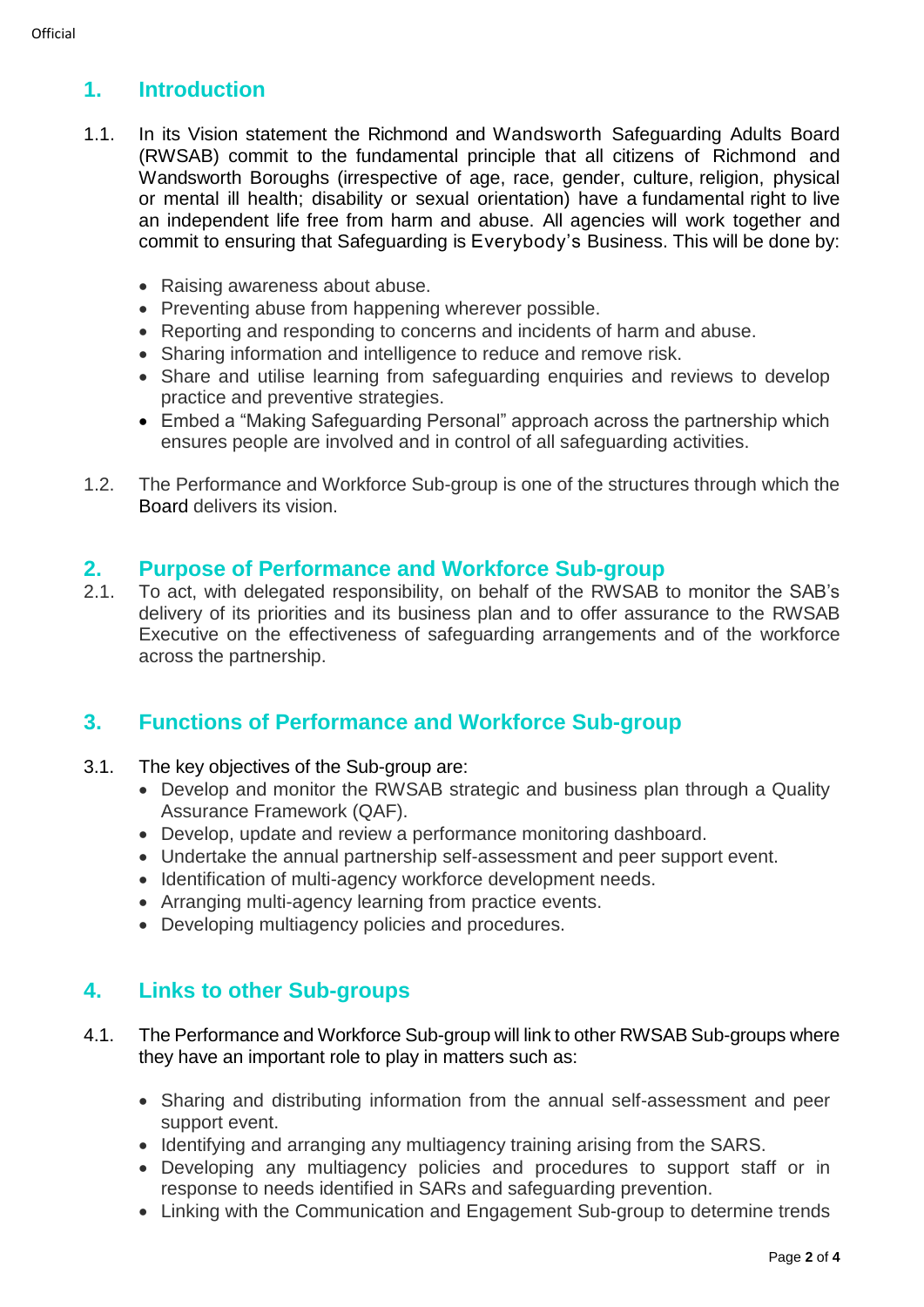and issues which require communication to the wider community.

# **5. Membership and member's responsibilities**

5.1. The Sub-group will include the following Core Members:

| <b>MEMBER</b>                 | <b>AGENCY</b>                                          | <b>PURPOSE</b>                      |
|-------------------------------|--------------------------------------------------------|-------------------------------------|
| Head of Safeguarding and      | <b>Richmond and Wandsworth</b>                         | Chair                               |
| <b>Professional Standards</b> | Councils                                               | <b>Local Authority Lead</b>         |
| Performance Manager           | <b>Richmond and Wandsworth</b><br>Councils             | Local authority<br>performance Lead |
| Lead nurse adult safeguarding | <b>Richmond Clinical</b><br><b>Commissioning Group</b> | CCG safeguarding<br>Lead            |
| Lead nurse adult safeguarding | <b>Wandsworth Clinical</b>                             | CCG safeguarding                    |
|                               | <b>Commissioning Group</b>                             | Lead                                |
| SAB co-ordinator              | <b>Richmond and Wandsworth</b><br>council              | <b>SAB link</b>                     |
| Training and development      | <b>Richmond and Wandsworth</b>                         | Council workforce                   |
| manager                       | council                                                | Lead                                |
| Police representative         | Metropolitan police - South West<br>London BCU         | Met Police Lead                     |
| Independent Chair (on ad hoc  | <b>RWSAB</b>                                           | Link to RWSAB                       |
| basis)                        |                                                        | <b>Executive</b>                    |

- 5.2. Each of the core members will nominate a deputy of sufficient seniority to fully act on behalf of the agency they represent if they are unable to attend a meeting.
- 5.3. The meeting must have a quorate membership of at least 3 core members.
- 5.4. Co-opted members can be agreed at the discretion of the Chair, dependent upon the issue under discussion.
- 5.5. All conflicts of interest should be declared at the start of any meetings; any member can be asked to stand down (at the discretion of the Chair) for any item under discussion if there is a conflict of interest. In such circumstances, an alternative member can be co-opted to bring complementary expertise.

## **6. Meeting frequency and form**

- 6.1. The Sub-group will meet at least quarterly or more frequently as required.
- 6.2. The Sub-group will send out meeting invitations and agendas at least 5 days before each meeting.
- 6.3. Minutes will be kept of all meetings and circulated to the members after the meeting.
- 6.4. The Sub-group will receive information from partners to inform the performance report and on relevant workforce issues.